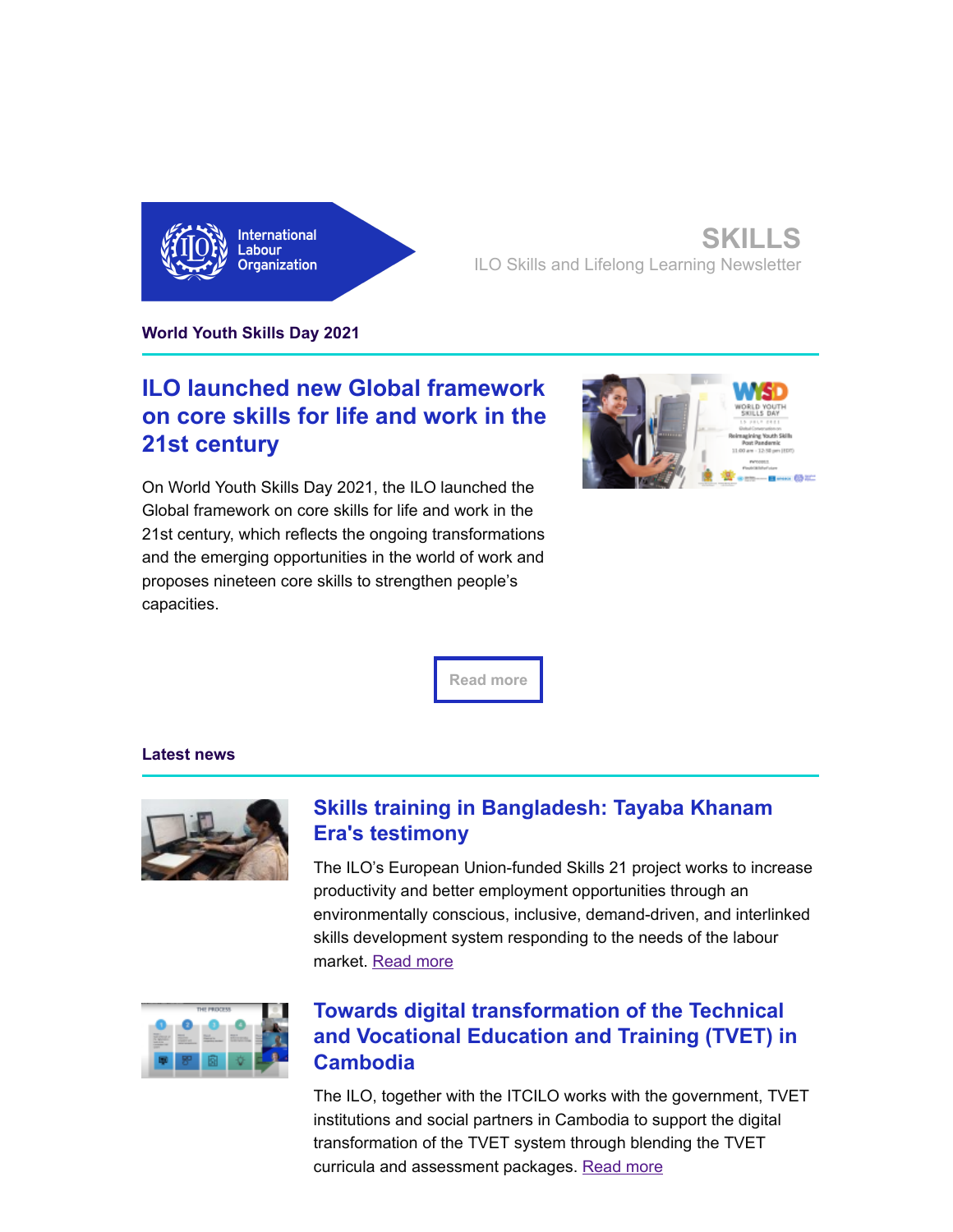

## **[Powering more advanced apprenticeship systems](https://eur01.safelinks.protection.outlook.com/?url=http%3A%2F%2Filo.msgfocus.com%2Fc%2F130ggB9ppnFkJw4O5B09r70&data=04%7C01%7Cettorre%40iloguest.org%7C8d1ec38c0276483ffb8908d9526ce345%7Cd49b07ca23024e7cb2cbe12127852850%7C0%7C0%7C637631449682127525%7CUnknown%7CTWFpbGZsb3d8eyJWIjoiMC4wLjAwMDAiLCJQIjoiV2luMzIiLCJBTiI6Ik1haWwiLCJXVCI6Mn0%3D%7C1000&sdata=5dUJ8Af7S%2BMtVPej%2BU03IawFRheFqeWTUBsW12XDD0E%3D&reserved=0) in China**

With rapid changes in the labour market and the challenge of COVID-19, the ILO and China are working together to implement quality apprenticeships. [Read more](https://eur01.safelinks.protection.outlook.com/?url=http%3A%2F%2Filo.msgfocus.com%2Fc%2F130ggH3r6sXofnVFgphiI91&data=04%7C01%7Cettorre%40iloguest.org%7C8d1ec38c0276483ffb8908d9526ce345%7Cd49b07ca23024e7cb2cbe12127852850%7C0%7C0%7C637631449682137521%7CUnknown%7CTWFpbGZsb3d8eyJWIjoiMC4wLjAwMDAiLCJQIjoiV2luMzIiLCJBTiI6Ik1haWwiLCJXVCI6Mn0%3D%7C1000&sdata=0MTqPL2AoaxSrnu%2BmHTtdp%2B10znrmGKfQWAWOf9cTBc%3D&reserved=0)



# **Capacity Building Workshops on Quality [Apprenticeship successfully held in Daqing](https://eur01.safelinks.protection.outlook.com/?url=http%3A%2F%2Filo.msgfocus.com%2Fc%2F130ggSRuuDxvh7DnC1PBgd3&data=04%7C01%7Cettorre%40iloguest.org%7C8d1ec38c0276483ffb8908d9526ce345%7Cd49b07ca23024e7cb2cbe12127852850%7C0%7C0%7C637631449682147515%7CUnknown%7CTWFpbGZsb3d8eyJWIjoiMC4wLjAwMDAiLCJQIjoiV2luMzIiLCJBTiI6Ik1haWwiLCJXVCI6Mn0%3D%7C1000&sdata=%2Bd95SY77OKao2EOJhToiAvGTxTPFc0k7BfyYsN6%2FIhE%3D&reserved=0) Oilfield**

During 12 to 13 July, the ILO project 'Quality Apprenticeship and Lifelong Learning in China' successfully held Capacity Building Workshops on Quality Apprenticeship in Daqing Oilfield, China National Petroleum Corporation (CNPC). Over 120 participants attended the workshops to exchange good practices of quality apprenticeship and to explore the future development of lifelong vocational training in China. [Read more](https://eur01.safelinks.protection.outlook.com/?url=http%3A%2F%2Filo.msgfocus.com%2Fc%2F130ggYLwbIPyMZueMQ6Kxf4&data=04%7C01%7Cettorre%40iloguest.org%7C8d1ec38c0276483ffb8908d9526ce345%7Cd49b07ca23024e7cb2cbe12127852850%7C0%7C0%7C637631449682157512%7CUnknown%7CTWFpbGZsb3d8eyJWIjoiMC4wLjAwMDAiLCJQIjoiV2luMzIiLCJBTiI6Ik1haWwiLCJXVCI6Mn0%3D%7C1000&sdata=tg7sTIUSW%2FzwTTVwIb9zJ1IV4YOwDIu1%2Bk%2BuAmSf0PQ%3D&reserved=0)



## **[Mobile station brings skills training closer to farm](https://eur01.safelinks.protection.outlook.com/?url=http%3A%2F%2Filo.msgfocus.com%2Fc%2F130ghazzzTpFOJbX8sF35j6&data=04%7C01%7Cettorre%40iloguest.org%7C8d1ec38c0276483ffb8908d9526ce345%7Cd49b07ca23024e7cb2cbe12127852850%7C0%7C0%7C637631449682167509%7CUnknown%7CTWFpbGZsb3d8eyJWIjoiMC4wLjAwMDAiLCJQIjoiV2luMzIiLCJBTiI6Ik1haWwiLCJXVCI6Mn0%3D%7C1000&sdata=sUpdiQ9iLmS5HicwpiGIwq8A5SS7%2BJDrWu%2FIWA74sig%3D&reserved=0) workers in Jordan**

An ILO-supported mobile station is bringing training sessions to farm workers at their place of work and helping them apply their taught skills on the job, in various occupations, such as grafting and pruning. [Read more](https://eur01.safelinks.protection.outlook.com/?url=http%3A%2F%2Filo.msgfocus.com%2Fc%2F130ghgtBgYHJkB2OjgWcml7&data=04%7C01%7Cettorre%40iloguest.org%7C8d1ec38c0276483ffb8908d9526ce345%7Cd49b07ca23024e7cb2cbe12127852850%7C0%7C0%7C637631449682177492%7CUnknown%7CTWFpbGZsb3d8eyJWIjoiMC4wLjAwMDAiLCJQIjoiV2luMzIiLCJBTiI6Ik1haWwiLCJXVCI6Mn0%3D%7C1000&sdata=Mu2%2FCR92YM10%2BsivT63ThCR4ZWYbGAKh2WfWKsEiulQ%3D&reserved=0)



# **[Perspectives and consolidation of Dual Training:](https://eur01.safelinks.protection.outlook.com/?url=http%3A%2F%2Filo.msgfocus.com%2Fc%2F130ghybGmezTScBnPHLEbra&data=04%7C01%7Cettorre%40iloguest.org%7C8d1ec38c0276483ffb8908d9526ce345%7Cd49b07ca23024e7cb2cbe12127852850%7C0%7C0%7C637631449682187489%7CUnknown%7CTWFpbGZsb3d8eyJWIjoiMC4wLjAwMDAiLCJQIjoiV2luMzIiLCJBTiI6Ik1haWwiLCJXVCI6Mn0%3D%7C1000&sdata=Zj1d7xSnd3hpFSTWuMQVKBldX%2Br5HrE9%2BxnqNG9RvY8%3D&reserved=0) Alliance of Latin America and the Caribbean (Spanish only)**

ILO/CINTERFOR, in collaboration with the Mexican National College of Technical Vocational Education (CONALEP) and the Federal Institute for Vocational Education and Training of Germany (BIBB), organized a three-day event with the purpose of building bridges between school and the world of work in order to promote [more and better employability opportunities for young people. Read](https://eur01.safelinks.protection.outlook.com/?url=http%3A%2F%2Filo.msgfocus.com%2Fc%2F130ghE5I3jRXo4sf0w2Nstb&data=04%7C01%7Cettorre%40iloguest.org%7C8d1ec38c0276483ffb8908d9526ce345%7Cd49b07ca23024e7cb2cbe12127852850%7C0%7C0%7C637631449682197484%7CUnknown%7CTWFpbGZsb3d8eyJWIjoiMC4wLjAwMDAiLCJQIjoiV2luMzIiLCJBTiI6Ik1haWwiLCJXVCI6Mn0%3D%7C1000&sdata=nH%2Bjl%2FfZftRRytqkXtuUvCByRJmfyqs9D%2FdlCwUF4gc%3D&reserved=0) more



## **[Employment observatories and data management](https://eur01.safelinks.protection.outlook.com/?url=http%3A%2F%2Filo.msgfocus.com%2Fc%2F130ghPTLrus4pO9Xm8B60xd&data=04%7C01%7Cettorre%40iloguest.org%7C8d1ec38c0276483ffb8908d9526ce345%7Cd49b07ca23024e7cb2cbe12127852850%7C0%7C0%7C637631449682207480%7CUnknown%7CTWFpbGZsb3d8eyJWIjoiMC4wLjAwMDAiLCJQIjoiV2luMzIiLCJBTiI6Ik1haWwiLCJXVCI6Mn0%3D%7C1000&sdata=uWPB0EjqF%2BtvxwBYVwcivL9bU4LXlB8fJRJD3InfR7E%3D&reserved=0) tools (Spanish only)**

The Observatory of Occupations of the Federation of Industries from the State of Paraná, Brazil, and the Employment Observatory of the State Public Employment Service (SEPE), Spain, presented their experiences, challenges, and opportunities during a videoconference organized by ILO/CINTERFOR. More than 100 people from 16 countries of the region participated in the event. [Read more](https://eur01.safelinks.protection.outlook.com/?url=http%3A%2F%2Filo.msgfocus.com%2Fc%2F130ghVNN8zK7VG0OwWSfhze&data=04%7C01%7Cettorre%40iloguest.org%7C8d1ec38c0276483ffb8908d9526ce345%7Cd49b07ca23024e7cb2cbe12127852850%7C0%7C0%7C637631449682207480%7CUnknown%7CTWFpbGZsb3d8eyJWIjoiMC4wLjAwMDAiLCJQIjoiV2luMzIiLCJBTiI6Ik1haWwiLCJXVCI6Mn0%3D%7C1000&sdata=vZ1xvzIiFt3djOIsIL1ehOXlQpayNr6vZqdJgjrlDjA%3D&reserved=0)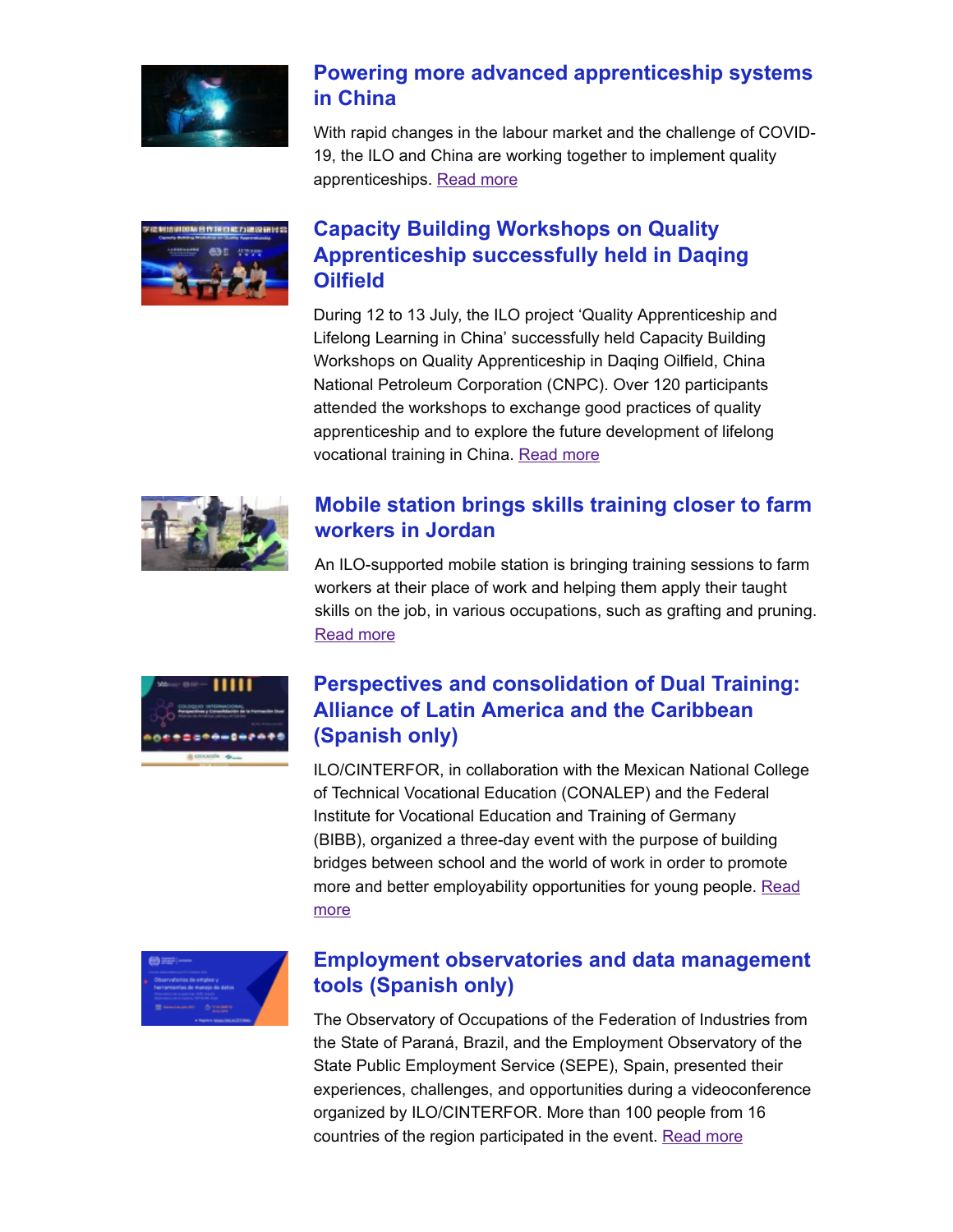

# **[ILO/Lutheran World Federation: Vocational skills](https://eur01.safelinks.protection.outlook.com/?url=http%3A%2F%2Filo.msgfocus.com%2Fc%2F130gi7BQwKkeXpIwSzqxPDg&data=04%7C01%7Cettorre%40iloguest.org%7C8d1ec38c0276483ffb8908d9526ce345%7Cd49b07ca23024e7cb2cbe12127852850%7C0%7C0%7C637631449682227464%7CUnknown%7CTWFpbGZsb3d8eyJWIjoiMC4wLjAwMDAiLCJQIjoiV2luMzIiLCJBTiI6Ik1haWwiLCJXVCI6Mn0%3D%7C1000&sdata=YZFN0SqScdu6kweCt4lZ08mBKkp8zfPosQq7opAm4jA%3D&reserved=0) development – a path to self-reliance**

The ILO and the Lutheran World Federation (LWF) have partnered to bring integrated skills development services to the youth of Kebribeyah in Ethiopia. [Read more](https://eur01.safelinks.protection.outlook.com/?url=http%3A%2F%2Filo.msgfocus.com%2Fc%2F130gidvSdPCithzo3nHH6Fh&data=04%7C01%7Cettorre%40iloguest.org%7C8d1ec38c0276483ffb8908d9526ce345%7Cd49b07ca23024e7cb2cbe12127852850%7C0%7C0%7C637631449682227464%7CUnknown%7CTWFpbGZsb3d8eyJWIjoiMC4wLjAwMDAiLCJQIjoiV2luMzIiLCJBTiI6Ik1haWwiLCJXVCI6Mn0%3D%7C1000&sdata=4hvXlWB4HxX9d12j5xcVRQ4krEY7mW5Y%2Fz65k18I%2BgA%3D&reserved=0)

#### **Latest publications**



# **[ILO: Global framework on core skills for life and](https://eur01.safelinks.protection.outlook.com/?url=http%3A%2F%2Filo.msgfocus.com%2Fc%2F130givdXj5ut0T7XzOx8VLk&data=04%7C01%7Cettorre%40iloguest.org%7C8d1ec38c0276483ffb8908d9526ce345%7Cd49b07ca23024e7cb2cbe12127852850%7C0%7C0%7C637631449682237460%7CUnknown%7CTWFpbGZsb3d8eyJWIjoiMC4wLjAwMDAiLCJQIjoiV2luMzIiLCJBTiI6Ik1haWwiLCJXVCI6Mn0%3D%7C1000&sdata=NwkLYfdOf%2FG4OwcidVX6X8xwCdQ2xz2Q7XCc%2F%2B4RZiQ%3D&reserved=0) work in the 21st century**

The global framework on core skills for life and work in the 21st century contributes to ILO's efforts in promoting personal and professional development for all, through lifelong learning. A thorough literature review of international and national core skills frameworks and an analysis of the impact of the global drivers of transformative changes on the world of work has been conducted to distill the most important core skills necessary to adapt to the future of work.

## **[Inter-agency publication: Investing in career](https://eur01.safelinks.protection.outlook.com/?url=http%3A%2F%2Filo.msgfocus.com%2Fc%2F130giH20Hg4A2CPFVr5rtPm&data=04%7C01%7Cettorre%40iloguest.org%7C8d1ec38c0276483ffb8908d9526ce345%7Cd49b07ca23024e7cb2cbe12127852850%7C0%7C0%7C637631449682247454%7CUnknown%7CTWFpbGZsb3d8eyJWIjoiMC4wLjAwMDAiLCJQIjoiV2luMzIiLCJBTiI6Ik1haWwiLCJXVCI6Mn0%3D%7C1000&sdata=2ryd%2FjjKdUONf8n0adCQkd7z1anBxXvQzjHcrPxmX1k%3D&reserved=0) guidance (revised edition 2021)**



COVID-19 has deeply disrupted demand for workers and accelerated patterns of automation and digital transformation. This leaflet reflects on the crucial role of career guidance in supporting youth and adults in skilling, reskilling and securing successful careers and livelihoods during economic recovery.



 $555$ 

#### **ILO: Financing and incentives for skills [development: making lifelong learning a reality?](https://eur01.safelinks.protection.outlook.com/?url=http%3A%2F%2Filo.msgfocus.com%2Fc%2F130giSQ45qEH4mxoh3DK1To&data=04%7C01%7Cettorre%40iloguest.org%7C8d1ec38c0276483ffb8908d9526ce345%7Cd49b07ca23024e7cb2cbe12127852850%7C0%7C0%7C637631449682267445%7CUnknown%7CTWFpbGZsb3d8eyJWIjoiMC4wLjAwMDAiLCJQIjoiV2luMzIiLCJBTiI6Ik1haWwiLCJXVCI6Mn0%3D%7C1000&sdata=IN1LOGQ2A%2Fx8o3pPLQMEgtdMGy47ReOqa0%2BaIPJgwso%3D&reserved=0)**

Despite the many documented benefits of lifelong learning (LLL) for individuals, enterprises and societies, its levels still remain lower than needed, due to significant funding gaps. This policy brief discusses options for funding and incentivising LLL, analysing the benefits and challenges of available options.

## **[ILO: The role of apprenticeships in the informal](https://eur01.safelinks.protection.outlook.com/?url=http%3A%2F%2Filo.msgfocus.com%2Fc%2F130gj4E7tBeO66f6CGc2zXq&data=04%7C01%7Cettorre%40iloguest.org%7C8d1ec38c0276483ffb8908d9526ce345%7Cd49b07ca23024e7cb2cbe12127852850%7C0%7C0%7C637631449682277435%7CUnknown%7CTWFpbGZsb3d8eyJWIjoiMC4wLjAwMDAiLCJQIjoiV2luMzIiLCJBTiI6Ik1haWwiLCJXVCI6Mn0%3D%7C1000&sdata=3hD3kRGpGGqbgrNfWSlIFIXtyF2SDEtFR%2FesflKlWuA%3D&reserved=0) economy for skills development in Tanzania**

The Tanzanian government first recognized the importance of informal education and training in its 1995 Education and Training Policy but, until 2011, implementation of these policy pronouncements, grounded in careful analysis of labour market and training needs, was lacking. This Case Study looks into the different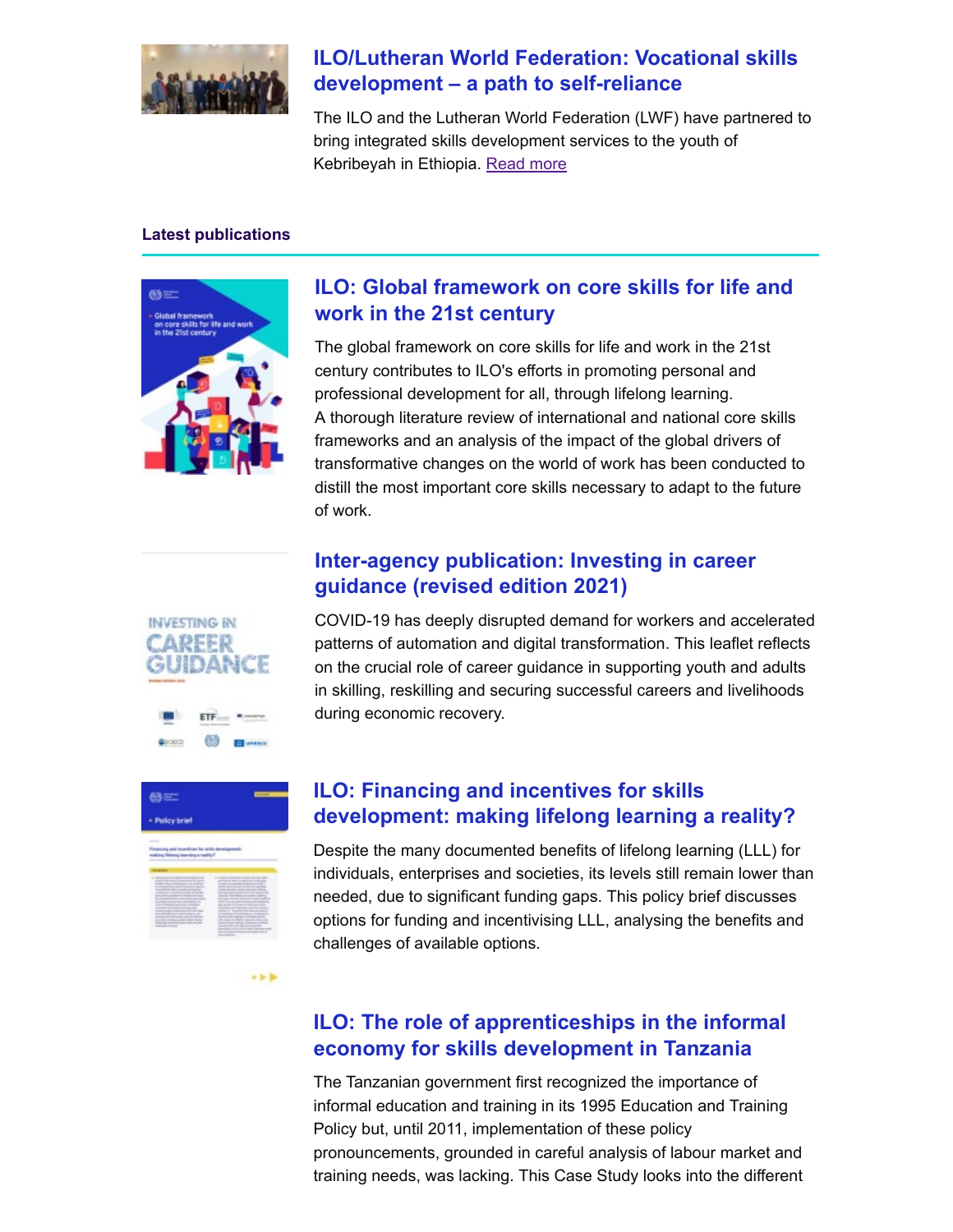

initiatives implemented in Tanzania to upgrade informal apprenticeships.

Research pape Skill development in the platform economy



# **[CEDEFOP: Skill development in the platform](https://eur01.safelinks.protection.outlook.com/?url=http%3A%2F%2Filo.msgfocus.com%2Fc%2F130gjgsaRLOV7PWOYiKl81s&data=04%7C01%7Cettorre%40iloguest.org%7C8d1ec38c0276483ffb8908d9526ce345%7Cd49b07ca23024e7cb2cbe12127852850%7C0%7C0%7C637631449682287431%7CUnknown%7CTWFpbGZsb3d8eyJWIjoiMC4wLjAwMDAiLCJQIjoiV2luMzIiLCJBTiI6Ik1haWwiLCJXVCI6Mn0%3D%7C1000&sdata=cBsWMu0YhvWGkRflG9hec2YGaQphusFNqOJ%2FhNFdQDQ%3D&reserved=0) economy**

This new CrowdLearn study undertakes a comparative analysis of skill development and workplace learning practices among two major types of online platform work: online freelancing and microwork. This this comparative study generates additional insights and policy recommendations on how to foster workplace learning and skill development in the platform economy. It highlights the potential role of microwork as a viable avenue for labour market integration, income supplementation and skill development opportunities for workers who otherwise underutilise their skills.



# **[UNEVOC: Technical and vocational education and](https://eur01.safelinks.protection.outlook.com/?url=http%3A%2F%2Filo.msgfocus.com%2Fc%2F130gjyafX1H5FrvouJzMX7v&data=04%7C01%7Cettorre%40iloguest.org%7C8d1ec38c0276483ffb8908d9526ce345%7Cd49b07ca23024e7cb2cbe12127852850%7C0%7C0%7C637631449682297428%7CUnknown%7CTWFpbGZsb3d8eyJWIjoiMC4wLjAwMDAiLCJQIjoiV2luMzIiLCJBTiI6Ik1haWwiLCJXVCI6Mn0%3D%7C1000&sdata=eMWopD5JFCEdsbdLJswcQri7k5YGbPQxqSfL9WgtEAY%3D&reserved=0) training for disadvantaged youth**

This paper maps some of the main barriers disadvantaged youth face in TVET and examines available evidence on strategies and approaches that are being used or can be used to meet the needs of disadvantaged youth. It also discusses these barriers using a framework that looks at '4As': availability, accessibility, acceptability, and adaptability.



#### **[Inter-agency publication: What's next? Lessons](https://eur01.safelinks.protection.outlook.com/?url=http%3A%2F%2Filo.msgfocus.com%2Fc%2F130gjJYjlchcHbd6Qm85vbx&data=04%7C01%7Cettorre%40iloguest.org%7C8d1ec38c0276483ffb8908d9526ce345%7Cd49b07ca23024e7cb2cbe12127852850%7C0%7C0%7C637631449682307422%7CUnknown%7CTWFpbGZsb3d8eyJWIjoiMC4wLjAwMDAiLCJQIjoiV2luMzIiLCJBTiI6Ik1haWwiLCJXVCI6Mn0%3D%7C1000&sdata=zW01MAnMQta6fEuUhsfPW6gCuoO%2BUDLF8U10bX4Y2mo%3D&reserved=0) on education recovery**

This report presents findings from the Survey of National Education Responses to COVID-19, jointly conducted by UNESCO, UNICEF, the World Bank and OECD, and administered by the UNESCO Institute of Statistics and OECD. In each country, the survey questionnaire was completed by the Ministry of Education officials responsible for education planning at the central or decentralized levels.

#### **Community of Practice on Digital Skills and Digitalization**



# **[DiCoDe presented at July session of the CoP](https://eur01.safelinks.protection.outlook.com/?url=http%3A%2F%2Filo.msgfocus.com%2Fc%2F130gjVMmJmRjIUUPbYGo3fz&data=04%7C01%7Cettorre%40iloguest.org%7C8d1ec38c0276483ffb8908d9526ce345%7Cd49b07ca23024e7cb2cbe12127852850%7C0%7C0%7C637631449682317411%7CUnknown%7CTWFpbGZsb3d8eyJWIjoiMC4wLjAwMDAiLCJQIjoiV2luMzIiLCJBTiI6Ik1haWwiLCJXVCI6Mn0%3D%7C1000&sdata=hQQ35fnD451dx2Y%2F%2FlKAeAkYG6oWtC6wSIs8czEriHQ%3D&reserved=0)**

DiCoDe (Diagnóstico de Competencias Demandadas) is a system developed by the Mexican Ministry of Labour and Employment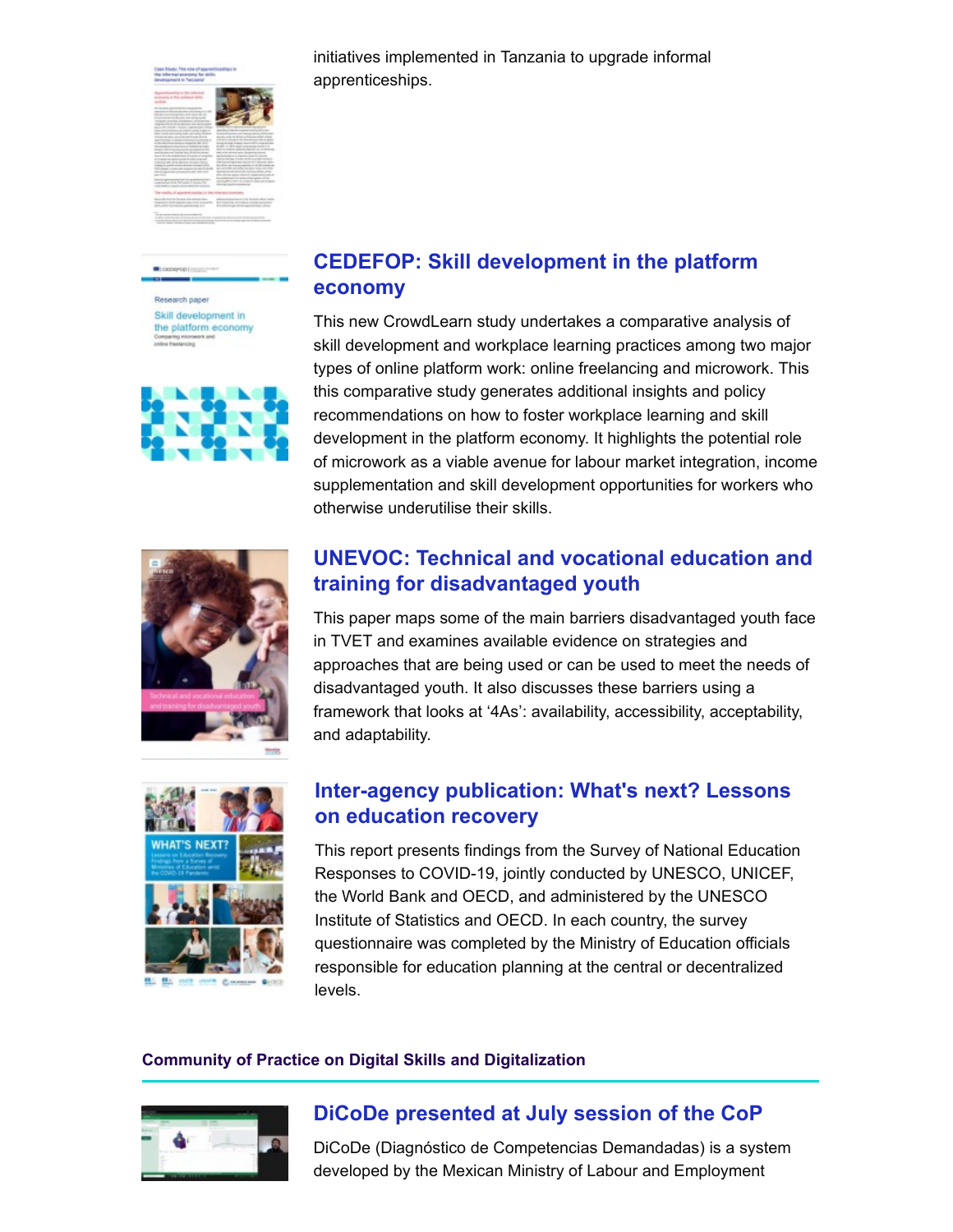Promotion for diagnosing demanded skills in the labour market. It seeks to reduce information asymmetries between job seekers and employers, using web-scraping techniques to retrieve job vacancies from job portals. The resources are available only in Spanish. Please contact **jvicente.go@gmail.com** for more information. Also, if you are interested in joining the CoP, please register [here](https://eur01.safelinks.protection.outlook.com/?url=http%3A%2F%2Filo.msgfocus.com%2Fc%2F130gk1Goqs9neMLGmMXxkhA&data=04%7C01%7Cettorre%40iloguest.org%7C8d1ec38c0276483ffb8908d9526ce345%7Cd49b07ca23024e7cb2cbe12127852850%7C0%7C0%7C637631449682327406%7CUnknown%7CTWFpbGZsb3d8eyJWIjoiMC4wLjAwMDAiLCJQIjoiV2luMzIiLCJBTiI6Ik1haWwiLCJXVCI6Mn0%3D%7C1000&sdata=p7%2Bkxu1ALYDh7N7btSckj6LYE3OpQnIFS7C7SsaiGps%3D&reserved=0).

#### **Skills Innovation Facility**



**[Grand Opening: Zimbabwe's Domestic](https://eur01.safelinks.protection.outlook.com/?url=http%3A%2F%2Filo.msgfocus.com%2Fc%2F130gkdurOCJugwtoIpvPSlC&data=04%7C01%7Cettorre%40iloguest.org%7C8d1ec38c0276483ffb8908d9526ce345%7Cd49b07ca23024e7cb2cbe12127852850%7C0%7C0%7C637631449682337402%7CUnknown%7CTWFpbGZsb3d8eyJWIjoiMC4wLjAwMDAiLCJQIjoiV2luMzIiLCJBTiI6Ik1haWwiLCJXVCI6Mn0%3D%7C1000&sdata=v%2BzcE7SSZ9NokmN3dnLIk8%2Bv0%2Byktk6IjS0PWnu7%2Bjg%3D&reserved=0) Workers Training Centre**



**[ILO Skills Innovation Network is expanding](https://eur01.safelinks.protection.outlook.com/?url=http%3A%2F%2Filo.msgfocus.com%2Fc%2F130gkpivcNjBigb74248qpE&data=04%7C01%7Cettorre%40iloguest.org%7C8d1ec38c0276483ffb8908d9526ce345%7Cd49b07ca23024e7cb2cbe12127852850%7C0%7C0%7C637631449682347398%7CUnknown%7CTWFpbGZsb3d8eyJWIjoiMC4wLjAwMDAiLCJQIjoiV2luMzIiLCJBTiI6Ik1haWwiLCJXVCI6Mn0%3D%7C1000&sdata=4Z1QumSAvPceJV9l1FdzQhgyjuoDkM6gEdMvL0AbHrE%3D&reserved=0) its reach**

#### **Multimedia**



**[World Youth Skills Day 2021: The skills young job seekers need](https://eur01.safelinks.protection.outlook.com/?url=http%3A%2F%2Filo.msgfocus.com%2Fc%2F130gkH0Ai3bLPRJGAsTAfvH&data=04%7C01%7Cettorre%40iloguest.org%7C8d1ec38c0276483ffb8908d9526ce345%7Cd49b07ca23024e7cb2cbe12127852850%7C0%7C0%7C637631449682357389%7CUnknown%7CTWFpbGZsb3d8eyJWIjoiMC4wLjAwMDAiLCJQIjoiV2luMzIiLCJBTiI6Ik1haWwiLCJXVCI6Mn0%3D%7C1000&sdata=dnshmbzWdjI%2B74v4o%2FdLOQ3uAMtn1s754uSr0hD%2FcFQ%3D&reserved=0)**

**Upcoming events**

**29 July ILO/CINTERFOR: Towards a Regional Qualifications Framework in [Latin America and the](https://eur01.safelinks.protection.outlook.com/?url=http%3A%2F%2Filo.msgfocus.com%2Fc%2F130gkMUBZ8tPlJAxLhaJwxI&data=04%7C01%7Cettorre%40iloguest.org%7C8d1ec38c0276483ffb8908d9526ce345%7Cd49b07ca23024e7cb2cbe12127852850%7C0%7C0%7C637631449682367385%7CUnknown%7CTWFpbGZsb3d8eyJWIjoiMC4wLjAwMDAiLCJQIjoiV2luMzIiLCJBTiI6Ik1haWwiLCJXVCI6Mn0%3D%7C1000&sdata=3ycPbunMN9GUkpqq7xmgdLN4ez4Y353ayCOHZE3m1Bc%3D&reserved=0)**